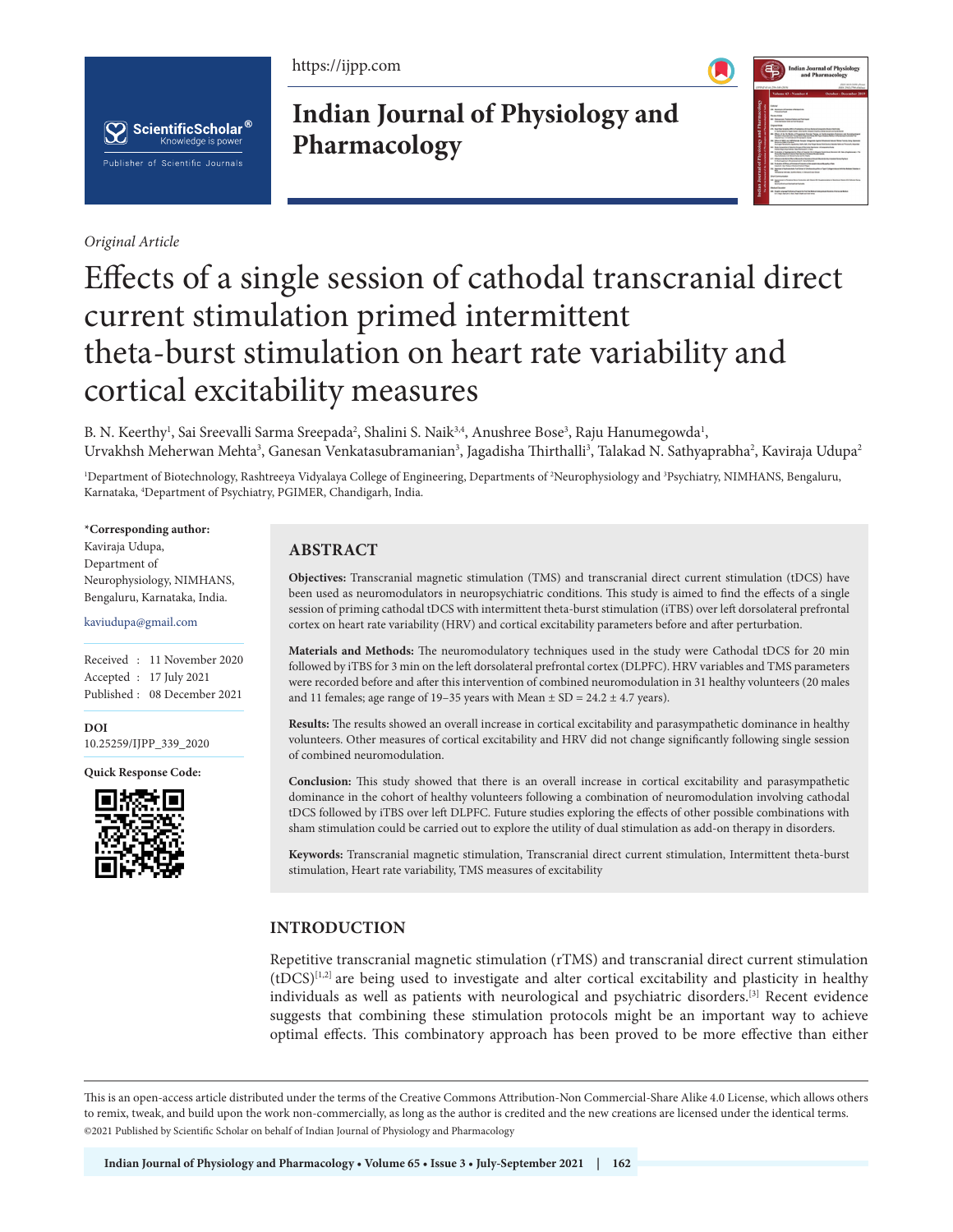protocol alone in achieving optimal motor cortical plasticity based on metaplasticity effects,<sup>[4]</sup> as well as in driving clinical gains.[5-7] Further, studies have demonstrated that autonomic cardiovascular control through modulation of neurocardiac regulation could be influenced by electrical or magnetic stimulation.[8,9] While the motor cortical and clinical effects of dual stimulation are evident,<sup>[5-7]</sup> its effect on neurocardiac regulation which might be related to changes in excitability measures has not been well studied. We designed the current study with objectives of investigating the effects of priming rTMS with tDCS on cardiac autonomic control as assessed by heart rate variability (HRV) and motor cortical excitability measures using TMS. We hypothesise those changes in cortical excitability measures by these non-invasive brain stimulation (NIBS) techniques relate to the alterations in the cardiac autonomic measures of HRV. We selected the combination of NIBS based on earlier study<sup>[10]</sup> which investigated all possible combinations of tDCS (anodal/ cathodal/sham) and TBS (both intermittent and continuous) and found cathodal tDCS and intermittent theta-burst stimulation (iTBS) had potential additive effects.

## **MATERIALS AND METHODS**

The study was approved by the Institute Ethics Committee and accomplished in accord through the TMS Safety Guidelines and screened through TMS Adult Safety Screening.<sup>[11]</sup> A total of 31 healthy volunteers (20 males and 11 females; age range of 19–35 years with Mean  $\pm$  SD = 24.2 ± 4.7 years) underwent this study. Before the experiment, all participants were explained about the procedure, and written informed consent was obtained. Subjects with a history of sleep disorder, cardiovascular problems, psychiatric illness, or neurological illnesses were excluded from the study. HRV was computed using the electrocardiography (ECG) recording with a telemetric BioHarness device (Zephyr Technologies) with a sampling rate of 1024 Hz. The participants were made to wear the BioHarness device (50 g, 50 mm width) after 5 min of rest and this device was attached round chest through elastic strap for 10 min ECG recording which is stored digitally to compute HRV measures using Lab Chart-7 (AD Instruments, Australia) software with an automatic program that allowed visual checking of the raw ECG and breathing signals. HRV was analyzed as per the guidelines of Taskforce Report.<sup>[12]</sup> It was ensured that subjects were breathing with normal respiratory rate of 12–15 breaths/min by recording the respiratory movements using chest belt attached to strain gauge apparatus. Artefact free 5 min ECG was analysed to obtain both time (standard deviation of normal-to-normal intervals [SDNN] and root mean square of standard deviation [RMSSD]) and frequency domain parameters (using Fast Fourier transformation, total power, low-frequency (LF) power and LF power expressed

in normalised units (LF nu); high-frequency (HF) power and expressed as normalized units (HF nu); LF/HF ratio or sympathovagal balance [SVB]) of HRV.

TMS parameters were assessed using Mag-Venture TMS machine with MCF-B70 magnetic coil. The subjects were instructed to have their hair washed and keep the scalp oil free. EMG recording was used to quantify the TMS parameters. The right first dorsal interosseous (FDI) muscle representation on the motor homunculus was localised with the help of a 10–20 Electroencephalography system around middle of C3 and F3 imaginary line over left hemisphere. After localising the motor hotspot, single-pulse and pairedpulse paradigms were used for assessment of baseline motor cortical excitability, cortical silent period (CSP), and intracortical circuits. At resting state rest motor threshold (RMT defined as minimal intensity of TMS to generate small twitch of 50  $\mu$ V motor evoked potential [MEP] in 5 out of 10 consecutive single-pulse stimuli) and MT1 (TMS intensity to generate MEP of 1 mV peak-to-peak amplitude), the single pulses delivered over the primary motor cortical area activating the FDI muscle were noted. Paired-pulse stimuli combinations were used to elicit Intracortical circuits such as: Long interval intracortical inhibition (LICI) – the conditioning stimulus (CS) and test stimulus (TS) were both suprathreshold intensity at MT1 separated by an interstimulus interval (ISI) of 100 ms; short-interval intracortical inhibition (SICI) – the CS was subthreshold intensity at 80%RMT and TS was suprathreshold intensity at MT1 with ISI of 3 ms between the two stimuli; intracortical facilitation (ICF) – the CS was subthreshold at 80% RMT and TS was suprathreshold intensity at MT1 (TMS intensity to generate MEP of 1 mV peak-to-peak amplitude). The ISI is 10 ms between the two stimuli; all these measures of intracortical circuits were carried out in the semi-random fashion of 15 such varied pulses to elicit various intracortical circuits (LICI, SICI, and ICF) separated by 5 s. The peak-to-peak amplitude of MEP with CS was calculated as a percentage of that of test pulse (MT1) alone. CSP – single pulse was given around MT1 with the subject made to contract the FDI by squeezing a ball. Due to on-going contraction of the muscle, TMS pulse resulted in a large MEP (usually above 1 mV) followed by suppression of background EMG activity, the length (average of 10 consecutive pulses with voluntary contraction) of which would provide CSP.[13] Then, these subjects underwent a session of cortical plasticity induction which was provided by a combination of cathodal-tDCS and iTBS. These protocols were administered as per established safety protocol with specified regulatory guidelines and stringent safety measures using standard equipment.<sup>[14]</sup> Stimulation parameters included tDCS (at 2 mA for 20 min with both ramp-up and down time of 30 s each with cathode was placed over left dorsolateral prefrontal cortex [DLPFC] and the anode was positioned above the right supraorbital region) and iTBS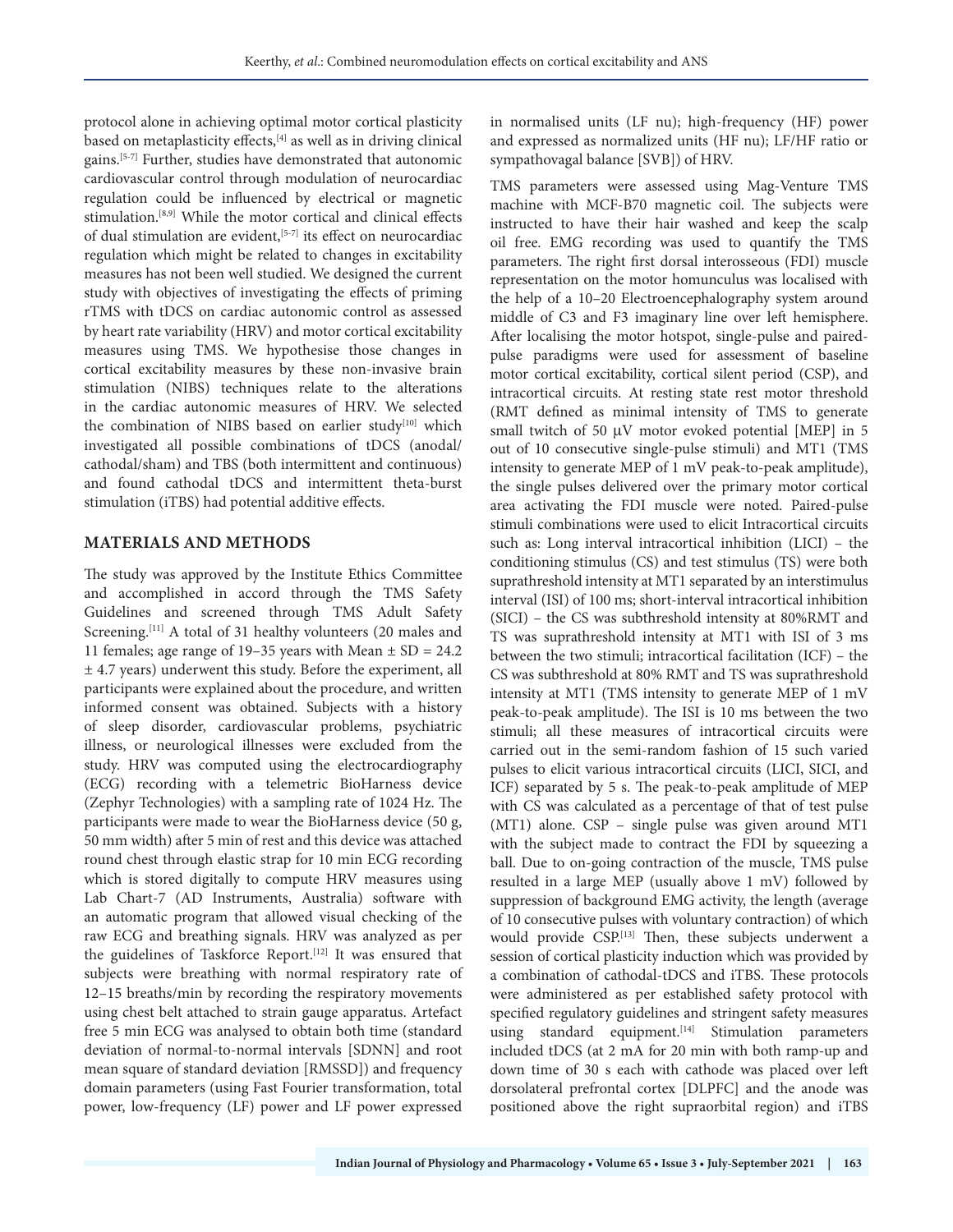protocol (consisted of 3 pulses at 50 Hz at 100% of RMT and such triplets in 5 Hz [theta] frequency with a 2 s stimulation and 8 s inter-train interval; 20 such trains over 192 s in the form of a total of 600 intermittent pulses). There was no time delay (except for taking out tDCS electrodes and setting magnetic coil on the scalp which took <1 min) between these two stimulation modalities. Adverse effects were assessed using a structured questionnaire<sup>[15]</sup> at the end of the session. The immediate effects of the tDCS-iTBS on TMS Parameters (paired pulse measures to elicit different intra cortical circuits: LICI, SICI, ICF, and cSP) and HRV measures were recorded and compared using paired "*t*" test.

## **RESULTS**

These results are shown in [Table 1] (HRV measures and TMS parameters). In summary, there was decrease in the mean heart rate (HR); increase in time domain measures of HRV (SDNN, RMSSD), total, LF and HF powers and ICF. Overall, there was increase in parasympathetic activity following single session of neuromodulation as shown by an increase in time domain measures of HRV, total power as well as individual LF and HF powers, and a decrease in HR. TMS parameters showed an increase in ICF, which indicated enhanced N-methyl

**Table 1:** Comparison of time and frequency domain measures of HRV and TMS parameters in healthy volunteer before and after cathodal tDCS and iTBS perturbation.

| values<br>(Mean±SE;<br>$n=31$ | values<br>(Mean $\pm$ SE; <i>n</i> =31) |                                            |
|-------------------------------|-----------------------------------------|--------------------------------------------|
| $84.67 \pm 2.28$              | 76.41±2.44                              | < 0.001                                    |
| $60.70 \pm 4.50$              | 76.59±5.97                              | < 0.001                                    |
| $43.95 \pm 5.07$              | 59.77±6.07                              | < 0.001                                    |
| 3652.77±592.15                | 6474.05 ± 1111.37                       | 0.001                                      |
| 1146.02 ± 177.96              | 2097.39±345.21                          | < 0.001                                    |
| 989.58±216.47                 | 1720.92 + 352.38                        | < 0.01                                     |
| $57.25 \pm 2.82$              | 55.81±3.17                              | 0.67                                       |
| $42.02 \pm 2.60$              | $42.04 \pm 2.80$                        | 0.99                                       |
| $1.74 \pm 0.21$               | $1.70 \pm 2.66$                         | 0.87                                       |
|                               |                                         |                                            |
|                               |                                         |                                            |
| $51.58 \pm 5.05$              | $66.30 \pm 10.81$                       | 0.13                                       |
| $37.36 \pm 5.03$              | $41.32 \pm 7.25$                        | 0.49                                       |
| $133.32 \pm 13.28$            | 162.76±19.17                            | 0.01                                       |
| 97.66±12.80                   | 93.10±14.19                             | 0.50                                       |
|                               |                                         | Pre-intervention Post-intervention P-value |

HRV: Heart rate variability, TMS: Transcranial magnetic stimulation, tDCS: Transcranial direct current stimulation, iTBS: Intermittent thetaburst stimulation, SDRR: Standard deviation of RR intervals, RMSSD: Root mean square of standard deviation; LF: Low frequency, HF: High frequency, nu: Normalised units, SICI: Short interval intracortical inhibition, LICI: Long interval intracortical inhibition, ICF: Intracortical facilitation, CSP: Cortical silent period

D-Aspartate-mediated glutamatergic neurotransmission.<sup>[16]</sup> Further, no change in other TMS parameters (SICI, LICI, and SP) suggests that dual stimulation protocol over DLPFC may alter the glutamatergic excitability without changing the motor cortical gamma-amino butyric acid (GABA) mediated inhibitory circuits such as measured by GABA<sub>A</sub>-mediated SICI and GABA<sub>B</sub>-mediated SP and LICI.<sup>[13,16]</sup>

## **DISCUSSION**

Our study found increased SDNN, RMSSD, total, and HF powers of HRV measures indicating an increased parasympathetic tone similar to an increase in these components of HRV following the rTMS over DLPFC.[9] An earlier study revealed that rTMS could provoke fluctuations in the heartbeat<sup>[17]</sup> and tDCS increased vagal activity, a marker of parasympathetic activity, in the 15 min of prefrontal stimulation.<sup>[18]</sup> In our earlier report in patients with depression,<sup>[19]</sup> 10 days of rTMS sessions decreased the SVB. These changes could result in the improvement in clinical depression per se or indirect modulation of cardiac autonomic regulatory centres through DLPFC stimulation acting on limbic-hypothalamic-autonomic central circuits. A recent study also showed a similar increase in vagal activity following single sessions of TBS (intermittent, continuous, and sham) over the right fronto-temporal region.<sup>[20]</sup> Thus, the similar findings of vagal activation by a single session of dual stimulation could be indicating vagal facilitatory action of iTBS. However, further studies with other modes of combination of tDCS (anodal and sham) as well as TBS (continuous and sham) could explore further the effects of NIBS on neurocardiac regulation.

Our study found dual stimulation increased the ICF but no changes in other motor cortical circuits (SICI, LICI, and SP). Although there are no reports on the intracortical circuits by this combination on DLPFC, iTBS alone on primary motor cortex (M1) did not affect ICF.[21,22] On the other hand, anodal tDCS on M1 over 20 min increased the ICF<sup>[23]</sup> whereas a shorter duration of 10 min did not affect ICF.<sup>[24]</sup> Our findings have to be compared with the previous research targeting the M1, which revealed that cathodal tDCS reduced concentrations of glutamate<sup>[25]</sup> as well as reducing GABA in the prefrontal cortical regions using magnetic resonance spectroscopy.<sup>[26]</sup> Since we used dual stimulation on DLPFC, iTBS might have reversed the cathodal tDCS effect on glutamate (indicated by increased ICF) and nullified the effect on GABA (no changes in SICI, LICI, and SP).

Lack of sham or opposite combination of NIBS (anodal/+cTBS) in randomised order is a limitation; nonetheless, this study provides a promising lead to pursue further systematic research of investigating NIBS effects on autonomic and excitability measures. Our study observation supports possible parasympathetic dominance and increase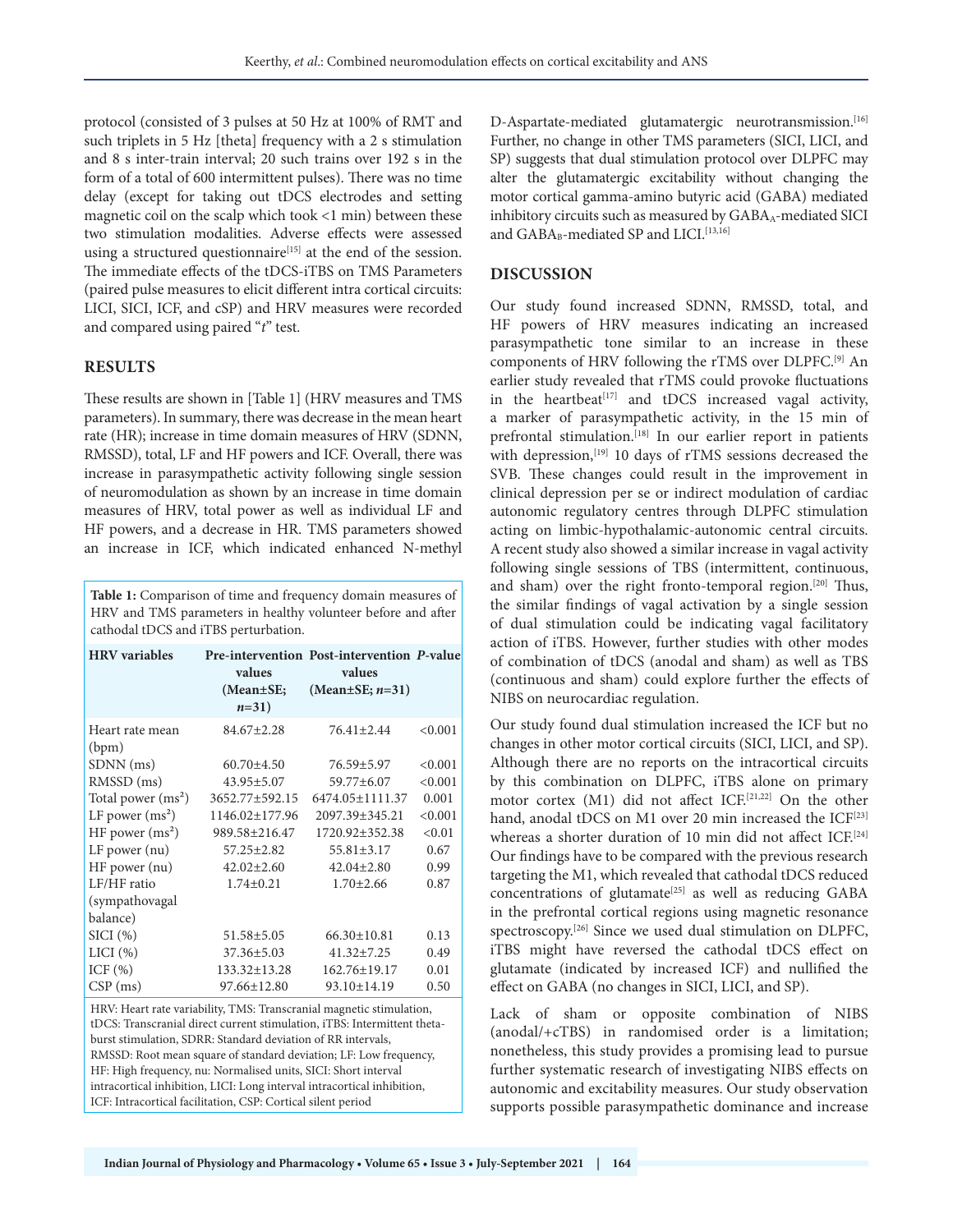in glutamatergic cortical excitability following combination of NIBS perturbation (cathodal tDCS and iTBS) in healthy subjects. Replication and extension of these observations can pave way for the utility of dual stimulation techniques of the NIBS using cathodal tDCS and iTBS as an add-on therapy for patients with various neuropsychiatric conditions.

## **CONCLUSION**

The results of this study indicated parasympathetic modulation of HRV measures and alterations of the cortical excitability in terms of increased ICF after the neuromodulation induced perturbation. The selective modulation of ICF and an overall parasympathetic enhancement produced by the chosen combination and other possible variations of this protocol need further exploration in larger cohorts and in certain neuropsychiatric conditions such as Depression, Parkinson's disease for exploring any diagnostic or therapeutic potential of such protocols.

#### **Declaration of patient consent**

The authors certify that they have obtained all appropriate patient consent.

#### **Financial support and sponsorship**

All authors acknowledge the funding support of Institute Intramural research funding for part of this work. The study was registered under the clinical trial registry (CTRI/2018/09/015771) as part of a larger clinical trial involving patients with depressive disorder and healthy volunteers.

#### **Conflicts of interest**

There are no conflicts of interest.

#### **REFERENCES**

- 1. Hallett M. Transcranial magnetic stimulation and the human brain. Nature 2000;406:147-50.
- 2. Liu S, Sheng J, Li B, Zhang X. Recent advances in non-invasive brain stimulation for major depressive disorder. Front Hum Neurosci 2017;11:526.
- 3. Terranova C, Rizzo V, Cacciola A, Chillemi G, Calamuneri A, Milardi D, *et al*. Is there a future for non-invasive brain stimulation as a therapeutic tool? Front Neurol 2019;9:1146.
- 4. Siebner HR, Lang N, Rizzo V, Nitsche MA, Paulus W, Lemon RN, *et al*. Preconditioning of low-frequency repetitive transcranial magnetic stimulation with transcranial direct current stimulation: Evidence for homeostatic plasticity in the human motor cortex. J Neurosci 2004;24:3379-85.
- 5. Chang WH, Kim MS, Park E, Cho JW, Youn J, Kim YK, *et al*. Effect of dual-mode and dual-site noninvasive brain stimulation on freezing of gait in patients with Parkinson disease. Arch Phys Med Rehabil 2017;98:1283-90.
- 6. Málly J, Stone TW, Sinkó G, Geisz N, Dinya E. Long term follow-up study of non-invasive brain stimulation (NBS) (rTMS and tDCS) in Parkinson's disease (PD). Strong age-dependency in the effect of NBS. Brain Res Bull 2018;142:78-87.
- 7. Sreepada SS, Baliga SP, Naik SS, Nagendrappa S, Bojappen N, Bose A, *et al*. Dual stimulation with tDCS-iTBS as add-on treatment in recurrent depressive disorder-a case report. Brain Stimul 2020;13:625-6.
- 8. Buchheit M. Monitoring training status with HR measures: Do all roads lead to Rome? Front Physiol 2014;5:73.
- 9. Udupa K, Sathyaprabha TN, Thirthalli J, Kishore KR, Raju TR, Gangadhar BN. Modulation of cardiac autonomic functions in patients with major depression treated with repetitive transcranial magnetic stimulation. J Affect Disord 2007;104:231-6.
- 10. Hasan A, Hamada M, Nitsche MA, Ruge D, Galea JM, Wobrock T, *et al*. Direct-current-dependent shift of thetaburst-induced plasticity in the human motor cortex. Exp Brain Res 2012;217:15-23.
- 11. Rossi S, Hallett M, Rossini PM, Pascual-Leone A. Safety, ethical considerations, and application guidelines for the use of transcranial magnetic stimulation in clinical practice and research. Clin Neurophysiol 2009;120:2008-39.
- 12. Camm AJ, Malik M, Bigger JT, Breithardt G, Cerutti S, Cohen RJ, *et al*. Heart rate variability: Standards of measurement, physiological interpretation and clinical use. Task force of the European society of cardiology and the North American society of pacing and electrophysiology. Circulation 1996;93:1043-65.
- 13. Groppa S, Oliviero A, Eisen A, Quartarone A, Cohen LG, Mall V, *et al*. A practical guide to diagnostic transcranial magnetic stimulation: Report of an IFCN committee. Clin Neurophysiol 2012;123:858-82.
- 14. Fregni F, Nitsche MA, Loo CK, Brunoni AR, Marangolo P, Leite J, *et al*. Regulatory considerations for the clinical and research use of transcranial direct current stimulation (tDCS): Review and recommendations from an expert panel. Clin Res Regul Aff 2015;32:22-35.
- 15. Brunoni AR, Amadera J, Berbel B, Volz MS, Rizzerio BG, Fregni F. A systematic review on reporting and assessment of adverse effects associated with transcranial direct current stimulation. Int J Neuropsychopharmacol 2011;14:1133-45.
- 16. Ziemann U. Pharmaco-transcranial magnetic stimulation studies of motor excitability. Handb Clin Neurol 2013;116:387-97.
- 17. Cabrerizo M, Cabrera A, Perez JO, de la Rua J, Rojas N, Zhou Q, *et al*. Induced effects of transcranial magnetic stimulation on the autonomic nervous system and the cardiac rhythm. ScientificWorldJournal 2014;2014:349718.
- 18. Nikolin S, Boonstra TW, Loo CK, Martin D. Combined effect of prefrontal transcranial direct current stimulation and a working memory task on heart rate variability. PLoS One 2017;12:e0181833.
- 19. Udupa K, Thirthalli J, Sathyaprabha TN, Kishore KR, Raju TR, Gangadhar BN. Differential actions of antidepressant treatments on cardiac autonomic alterations in depression: A prospective comparison. Asian J Psychiatr 2011;4:100-6.
- 20. Poppa T, de Witte S, Vanderhasselt MA, Bechara A, Baeken C. Theta-burst stimulation and frontotemporal regulation of